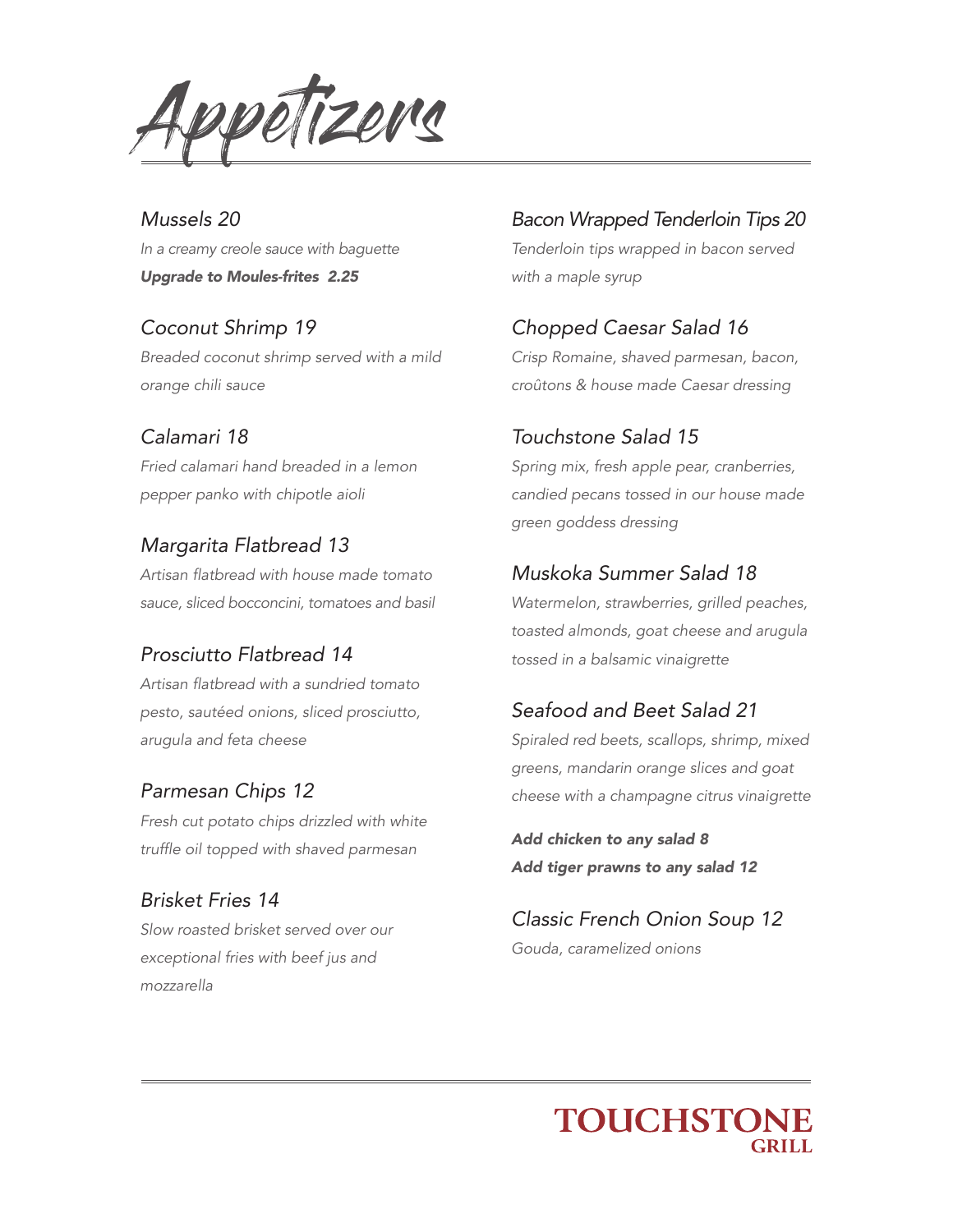Lunch

# All Lunch items are paired with your choice of Exceptional Fries or Touchstone Salad

# Slow Roasted Beef Brisket Dip 20

*Sliced brisket, sautéed onions, horseradish aioli, gouda on a baguette, served with beef jus*

#### Classic Clubhouse Sandwich 18

*Grilled chicken breast, lettuce, tomato, cheddar cheese, bacon and creamy mayo on an ancient grain panini*

#### Fish Tacos 19

Grilled flour tortilla, napa cabbage, mild *spicy mayo, house cajun seasoning*

#### Greek Wrap 16

*Lettuce, tomatoes, red onion, olives, cucumber and feta with a greek dressing in a sun-dried tomato wrap*

# Salmon Burger 21

*Handmade fresh salmon patty, sweet potato, cilantro patty with lettuce and dill garlic aioli on a bed of mixed greens*

#### Touchstone Burger 21

*House-made juicy 8oz burger with double smoked bacon, sautéed mushrooms, tomato, lettuce, garlic aioli, cheddar and gouda on a brioche bun*

#### Black Bean Burger 17

*Black beans, quinoa, yellow peppers,garlic topped with lettuce and avocado hummus on a brioche bun*

#### Crispy Mediterranean Chicken Sandwich 19

*Lightly breaded chicken breast with a Roma tomato bruschetta mix, arugula and a basil pesto aioli on a garlic focaccia bun* 

# Kicking Steak Sandwich 22

*Spicy house-blended rub on a 5oz steak served open-faced with peppers, sauteed onions and mushrooms with a chipotle aioli*

# **TOUCHSTONE**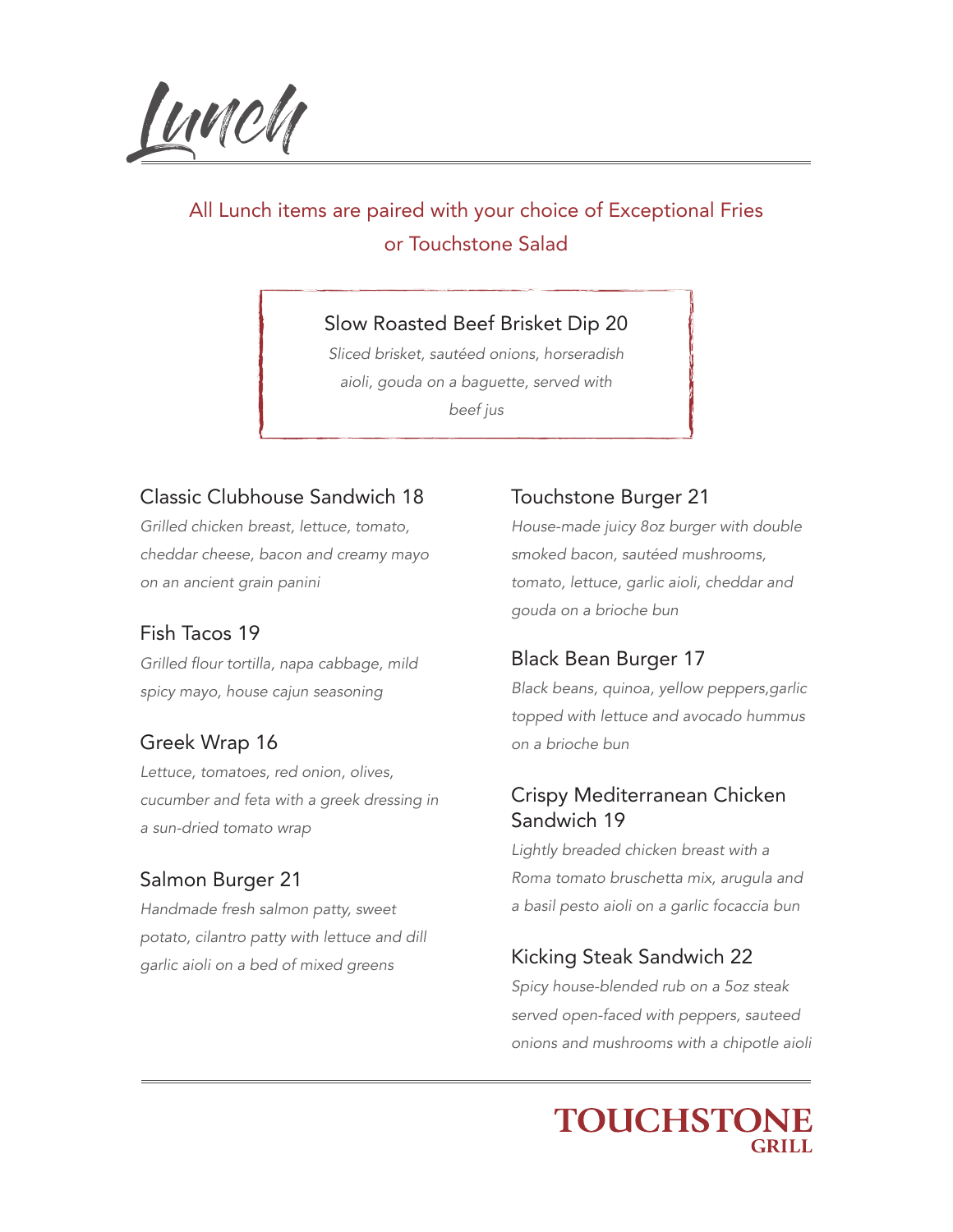

# 16oz Certified Angus Beef Bone-in Rib-Eye Centre Cut 50

*Served with wild mushrooms, garlic mashed potatoes, seasonal vegetables* 

#### Northern Atlantic Isles Fresh Wild Salmon 47

*Imported fresh from Scotland, seared with a rosemary and garlic infused olive oil. Served on a bed of spiralled carrots, zucchini and candied beets tossed in olive oil, salt, pepper and garlic*

#### 7oz Certified Angus Tenderloin 48

*Served with garlic mashed potatoes, seasonal vegetables and a rosemary port sauce*

# Lamb Chops 47

*Grilled lamb chops with our own house blended seasoning and an aged balsamic drizzle, garlic mashed potatoes, seasonal vegetables*

*Sautéed Onions 7 Sauteed Garlic Tiger Prawns 18*

# 8oz Certified Angus New York Sirloin 39

*With a house made peppercorn sauce, wild mushrooms, and seasonal vegetables served with our exceptional fries*

# Veal Scallopini 41

*Veal lightly breaded and sauteed in a chive, butter and white wine cream sauce served with garlic mashed potatoes and seasonal vegetables or on a bed of pasta* 

#### White Wine Herbed Chicken 30

*White wine herbed cream sauce with shitake mushrooms over a 6oz boneless chicken. Served with garlic mashed potatoes, seasonal vegetables*

Fresh Market Fish – Market Price *Ask server for details*

# Pasta Raphael 24

*Red onions, artichoke hearts, mushrooms, cherry tomatoes with a spiralled vegetable noodle in a tomato and pesto cream sauce*

#### Fettuccine Alfredo 30

*Chicken, bacon and broccoli in a parmesan and garlic cream sauce*

# Seafood Linguine 39

Featured shellfish, shrimp and scallops *in a rich creamy white wine creole sauce garnished with cherry tomatoes and mussels*

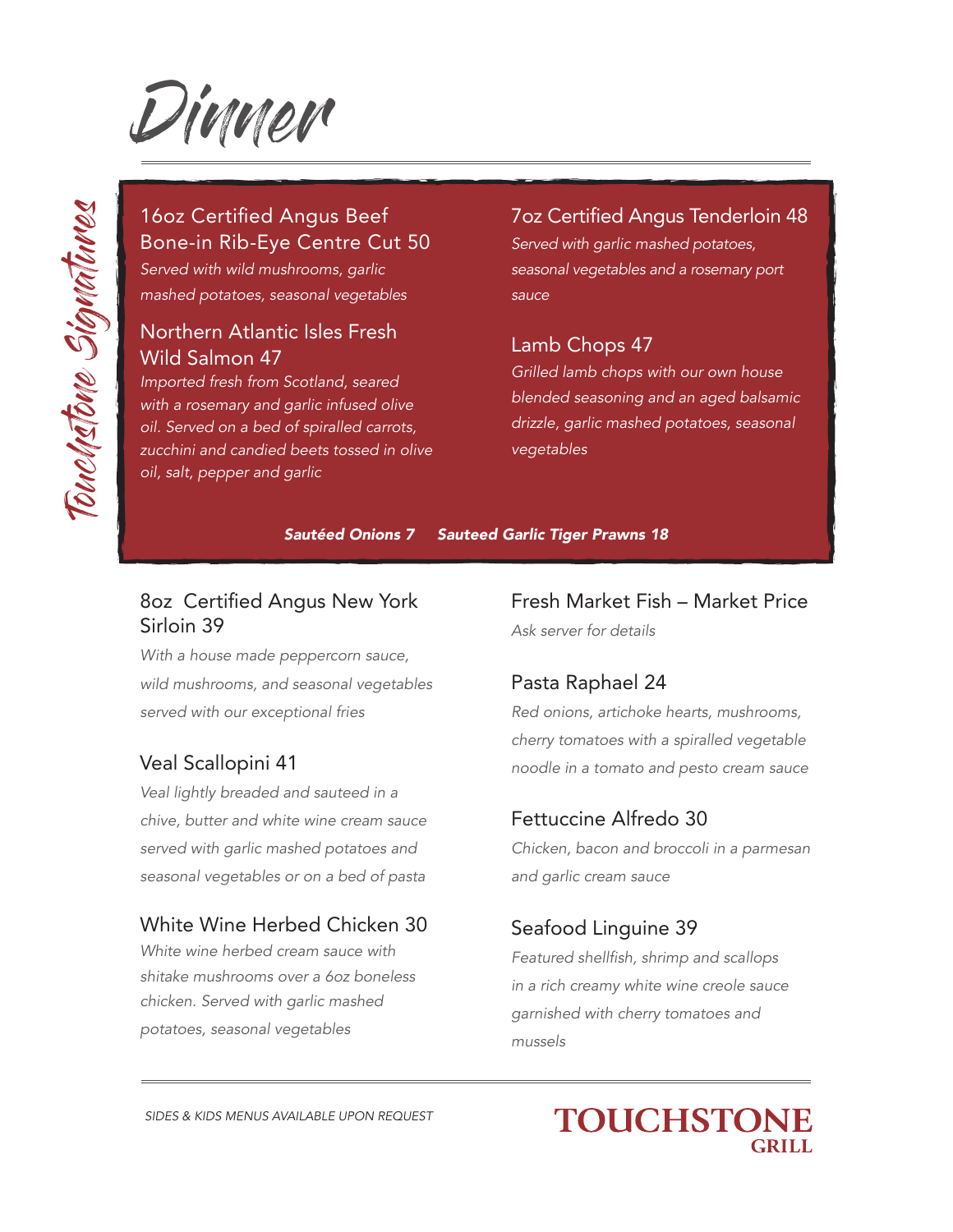Drinks

# Hand Crafted

#### Strawberry Peach Sangria 16

*Freshly muddled strawberries, peaches, mint. with a hint of peach schnapps, white wine, rose and topped with soda*

#### Cucumber Smash 17.50

*2 oz Muskoka Legendary Oddity Gin, muddled mint, cucumbers and fresh squeezed lime. Shaken with a simple sugar and poured over ice and topped with soda*

#### Blueberry Mojito 12.50

*1½ ounces white rum, blueberries, mint and lime. Hand pressed and topped with soda*

# Spicy Pickled Caesar 9.50

*New spin on a classic. Spicy and pickled*



#### Kronenbourg 1664 Blanc Draught 17oz 9



MUSKOKA DRAUGHT 18oz *Muskoka Craft Lager 8.5 Muskoka Cream Ale 9 Muskoka Detour ISA 9 Peach and Black Currant 8.25*

Touchstone Martinis  *All martinis are 2 ounces*

#### Spiked Nespresso Martini 17

*Vodka, Kahlua, simple syrup and Nespresso shaken and served in a sugar rimmed martini glass*

#### Grand Muskokan Martini 17

*Vodka & Cointreau, topped with cranberry and lime juice*

#### Muskoka Nights Martini 17

*Vodka, blue curacao, and raspberry sours. Shaken with pineapple & cranberry juice*

# Mixed Drinks single 7.50 double 9

*A selection of light and dark rum, vodka, gin, tequila, and whiskey with your favourite mix*

#### Premium Single 8.50

*Vodka – Pravda, Dirty Devil, Kettle One Rum - Black Seal (dark), Appletons, Kraken (Dark spiced) Gin - Muskoka Legendary Oddity, Tanqueray 10 year, Hendricks Tequila - Casamigos Blanco Whiskey - Jameson, Gentleman Jack, Royal Crown Bourbon - Maker's Mark, Knob Creek*

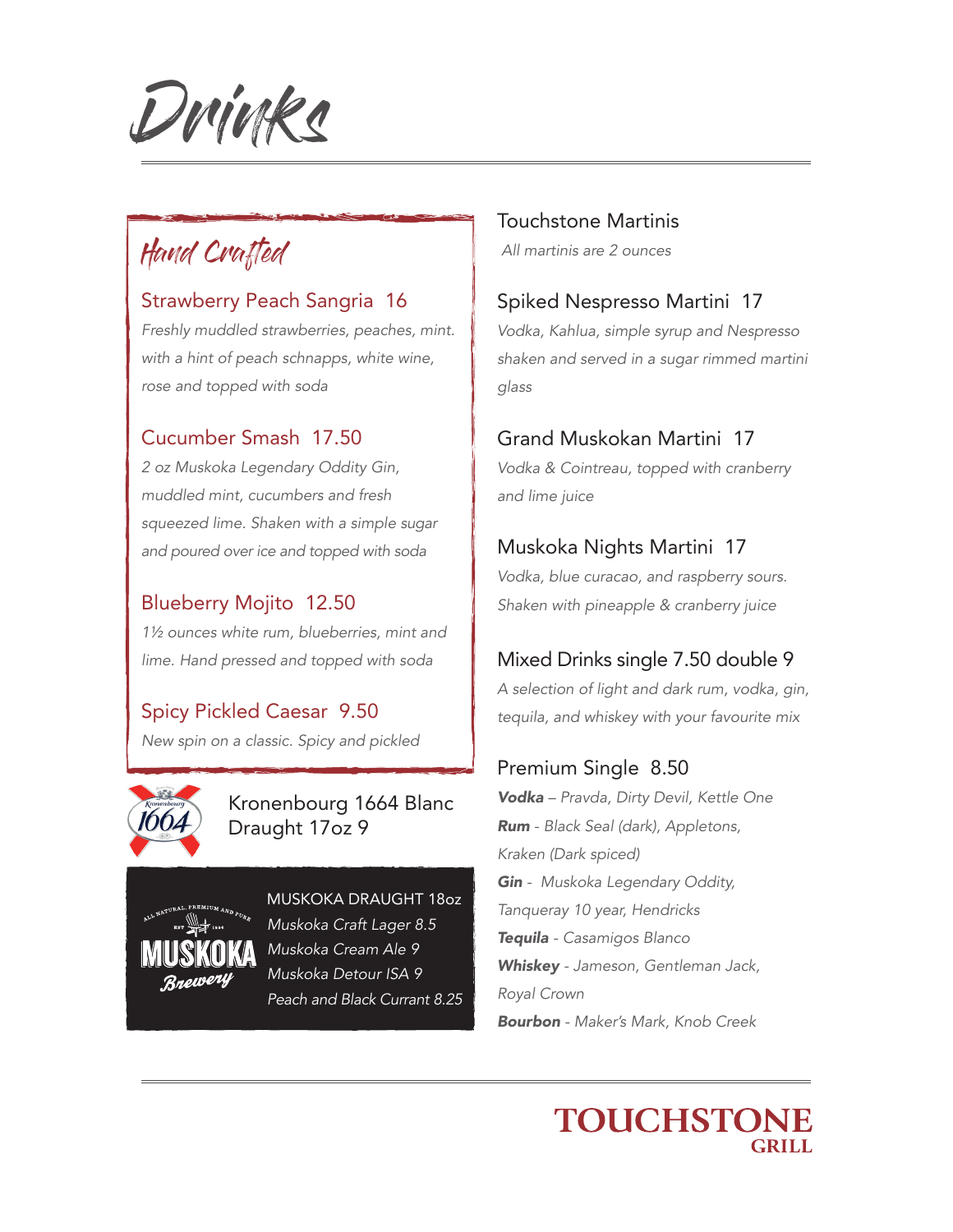Wine Menu

| WHITES by the GLASS                  | 6.07. | BП |
|--------------------------------------|-------|----|
| Vineland Estates Unoaked Chardonnay, | 11.50 | 40 |
| Niagara VQA                          |       |    |
| Vineland Estates Sauvignon Blanc,    | 12    | 42 |
| Niagara VQA                          |       |    |
| Vineland Estates Semi Dry Riesling,  | 12    | 42 |
| Niagara VQA                          |       |    |
| Geografico Pinot Grigio, Italy       | 13    | 45 |
| Silver Trail Chardonnay              | 15    |    |
| Lodi California                      |       |    |

#### WHITES by the BOTTLE

#### Sauvignon blanc

| Misty Cove, New Zealand                             | 65  |
|-----------------------------------------------------|-----|
| Rose<br>Antica Fossino Rose, Napa Valley California | 65  |
| Chablis<br>2019 Louis Jadot Chablis                 | 105 |
| Chardonnay                                          |     |
| Silver Trail, Lodi Sacramento California            | 70  |
| Murphy Goode, California                            | 90  |
| Jermann, Venezia Giulia, Italy                      | 120 |
| Thomas George, Russian River Valley, California     | 125 |

#### CHAMPAGNE&PROSECCO

| Bisol Jeio Cuvee Brut, Prosecco, Italy         | 70  |
|------------------------------------------------|-----|
| La Delizia, Prosecco, Italy                    | 80  |
| Beaumount Des Crayères, Champagne, France      | 150 |
| Collard-Picard Prestige Brut, Champagne France | 215 |

| REDS by the GLASS                              | 6 oz. | BTL |
|------------------------------------------------|-------|-----|
| Vineland Estates Rose,                         | 11.50 | 40  |
| Niagara VQA                                    |       |     |
| Tall Poppy Cabernet Sauvignon, Australia 11.50 |       | 42  |
| Tall Poppy Shiraz, Australia                   | 13    | 48  |
| Chianti, Italy                                 |       |     |
| Grace Bridge Pinot Noir                        | 14    |     |
| Lodi Vally California                          |       |     |
| Crotta Malbec, Mendoza Argentina               | 14    |     |
| Silver Trail Cabernet Sauvignon,               | 15    |     |
| Lodi Vally California                          |       |     |
| Ser Primo DOC, Super Tuscan Itlay              | 15.50 | 80  |
| REDS by the BOTTLE                             |       |     |
| Cabernet Sauvignon                             |       |     |
| Silver Trail, Lodi Sacramento California       |       | 70  |
| Oakridge Blazon, Lodi California               |       | 75  |
| <b>Pinot Noir</b>                              |       |     |
| Grace Bridge Pinot Noir, Loda Vally California |       | 65  |
| Three Sticks Head High Pinot Noir,             |       |     |
| Sonoma Country California                      |       | 85  |
| RED                                            |       |     |
| 689 Killer Drop Cellars, Napa California       |       | 125 |
| Valpolicella                                   |       |     |
| AnticaVigna DOC, Italy                         |       | 60  |
| Domenico Fraccaroli, 2014 Ripasso DOC, Italy   |       | 95  |
| Chanti                                         |       |     |
| Borgo Alla Terra, Italy                        |       | 75  |
| Malbec<br>Tonel 22, 2017 Mendoza Argentina     |       | 90  |
| Crotta Malbec, Mendoza Argentina               |       | 65  |
| <b>COTE DU RHONE</b>                           |       |     |
| Parallele 45, Paul Jaboulet Aine, France       |       | 70  |

**TOUCHSTONE GRILL**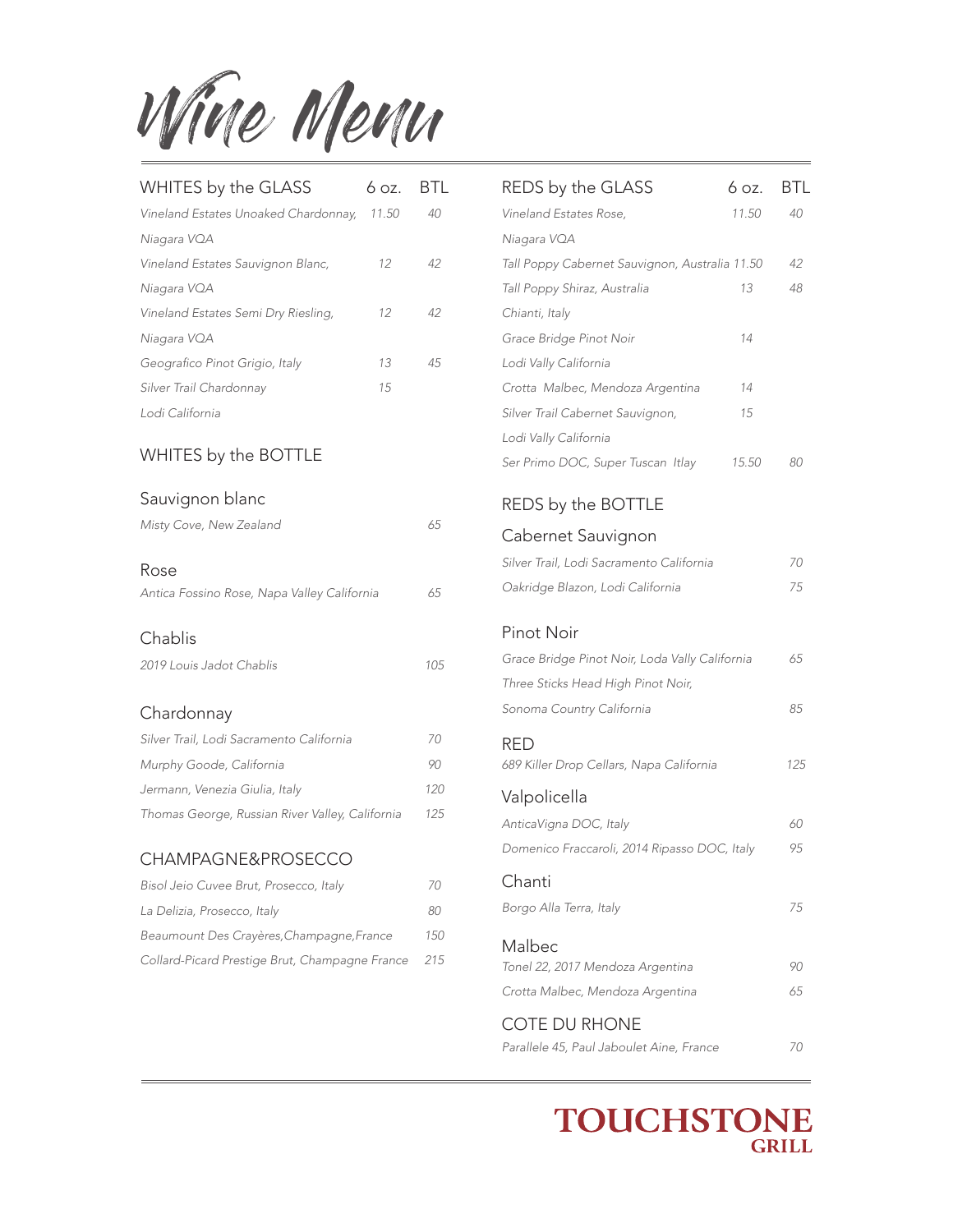Drinks

#### Coolers & Cider 7

*Muskoka Vodka Spirits: Coconut Lime, Pineapple and Raspberry and Peach, Blackcurrant, and Lemon Field Berry Shiny Ontario Apple Cider*

#### Specialty Liqueurs Single 7 ½

*Sambuca, Baileys, Kahlua, Amaretto, Jägermeister, Peach Schnapps, Peppermint Schnapps, Southern Comfort*

#### Scotch Single

*Johnnie Walker Black 7 ½ Dalmore 12 year 13 ½ Oban 14 year 14 ½ Glenlivet 18 year 16*

#### Tequila

*Clase Azul Reposado 21 Casamigos Reposado 14 Patron 12*

Ports & Cognac 12 *Taylor 10 Year Port 2 oz Hennessy 1 oz*

#### BOTTLED BEER

Domestic 7 *Budweiser, Bud Light, Canadian, Coors Light*

# Premium 8 ½ *Mill Street Organic*

*Corona, Stella*

#### Non-Alcoholic Drinks

*Canned Pop 2.75 Juice 3.50 San Pellegrino Sparkling 6.50 San Benedetto Water 6.50 Americano 3.25 Nunshen Tea Blends 3.25 Espresso 3.25 Café Latté 3.75 Cappuccino 3.50*

We are here for any Occasion

*Please book your private dinner function or wedding at Touchstone Grill overlooking beautiful Muskoka*

*For inquires please call 705-641-4015*